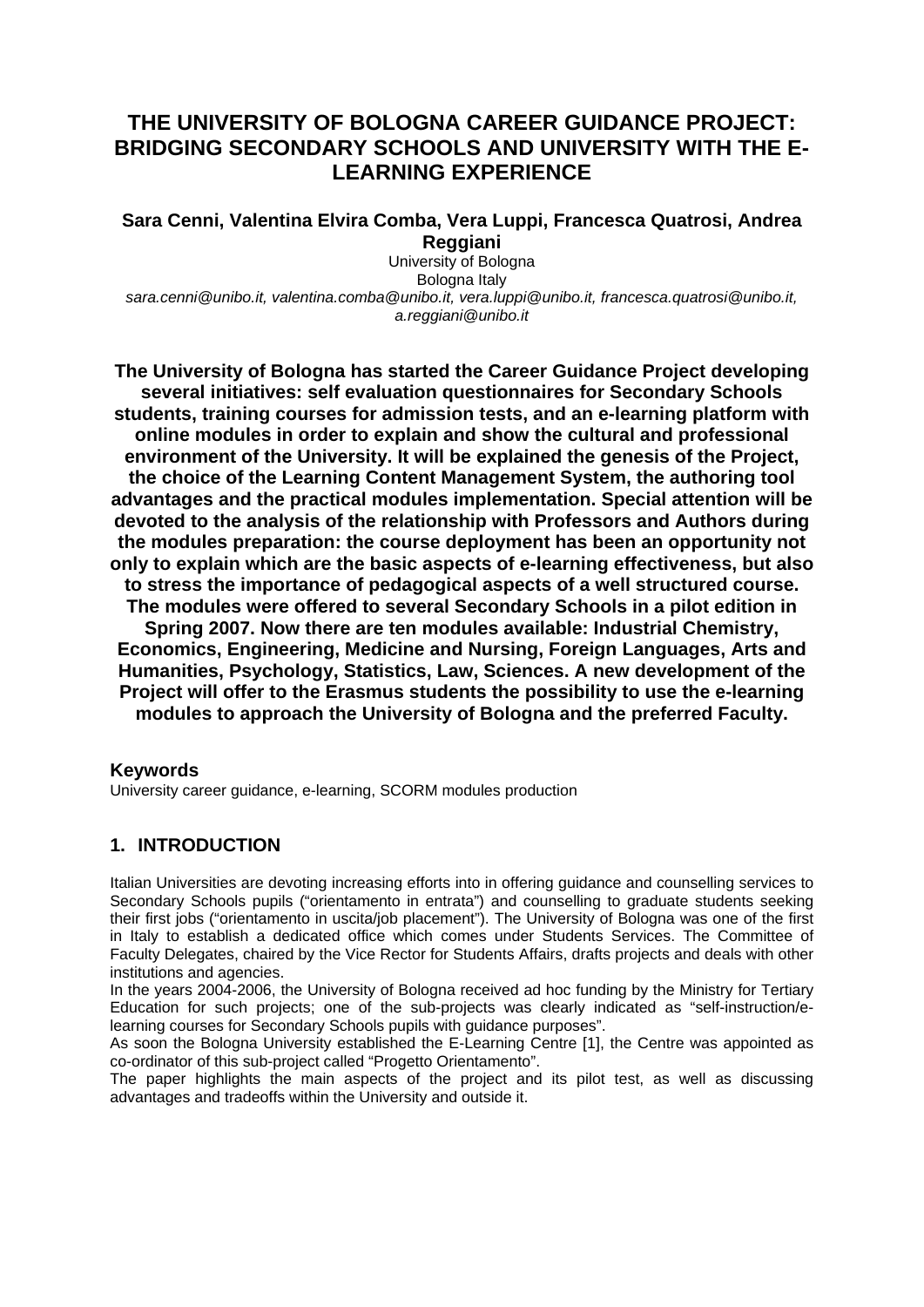### **2. THE E-LEARNING CAREER GUIDANCE PROJECT: "PROGETTO ORIENTAMENTO"**

In July 2006 initial funding was allocated to the E-Learning Centre of the Bologna University (CELAB) to start the Project. The E-Learning Centre Scientific Committee set up the guidelines to cooperate with an initial group of Faculties, defined the purpose and the layout of the courses, the LCMS for the Project and appointed the E-Learning Centre President, Professor Luigi Guerra, to make contacts with the Regional Authority for Secondary Schools.

It is a four step pilot project: i) guidelines implementation; ii) software and platform choice; iii) Learning Objects production; iv) pilot delivery.

#### **Guidelines implementation**

Guidelines were discussed during three Committee meetings; the final draft of the guidelines was presented to the Vice Rector for the Students Affairs and the Vice Rector for Education and Training. The general purpose of the guidelines is to outline the following:

- 1. Scope of the courses
- 2. Information provided in the e-learning courses

The guidelines suggest that the main objective of the courses is to inform the student about the different environments they will enter, which differ from the Secondary School in many fields: time and space to study, language and academic approach to the subjects.

Furthermore, guidelines define that the training aspect of the e-learning modules should deal with the specific cultural environment, terminology, the proper education and research methodology of each Faculty or discipline area. In particular, differences among the "scientific approach", the "clinical approach", the "legal approach", the "social survey approach", etc. ; will be highlighted.

Contents should be related to the main professional job profiles expected at the end of the University degree courses.

In drafting guidelines, the Committee pointed out that there has been a large change in the Faculties teaching and organization since most of the current Secondary Schools teachers graduated, and therefore there is a need to show pupils what the University is offering.

### **Software and platform choice**

The Committee decided to use the ATutor platform [2] and the production software associated with the platform version made in the A<sup>3</sup> project [3] (Bologna University, Department of Computer Science).

The platform ATutor has been modified in order to comply with Italian regulations regarding accessibility.

Software features are illustrated in papers [4], [5].

The software produces accessible and reusable – SCORM compliant – Learning Objects, from Microsoft Word files, integrated with other types of files (images, pdf , data, etc.).

The software has two components: ISA (Immediate Site Activator) which transforms the Word file saved as an *.htm* file in an *.xml* file, and LOB (Learning Object Builder) which creates from multiple XML files and multimedia files an output Learning Object ready for use on the platform.

The complete process allow Authors to write their content on a Microsoft Word template; these few mandatory forms and styles make it possible to transform the document in the production process, inserting the document's parts into the Learning Objects components.

The production system is developed in three phases:

- 1. Authoring: the Author writes and builds his/her content into the Word template, also filling a customized template section with metadata. The output in this phase is a Word file *.doc*
- 2. Production: the files are saved in the .htm Word format and converted trough ISA, in a intermediate group of *.xml* files, which contain the document structure AND the metadata. The LOB converts these files in *.html*, creates its SCORM manifest and zips them all in a .ZIP file
- 3. Delivery: the SCORM packages are loaded onto the platform ATutor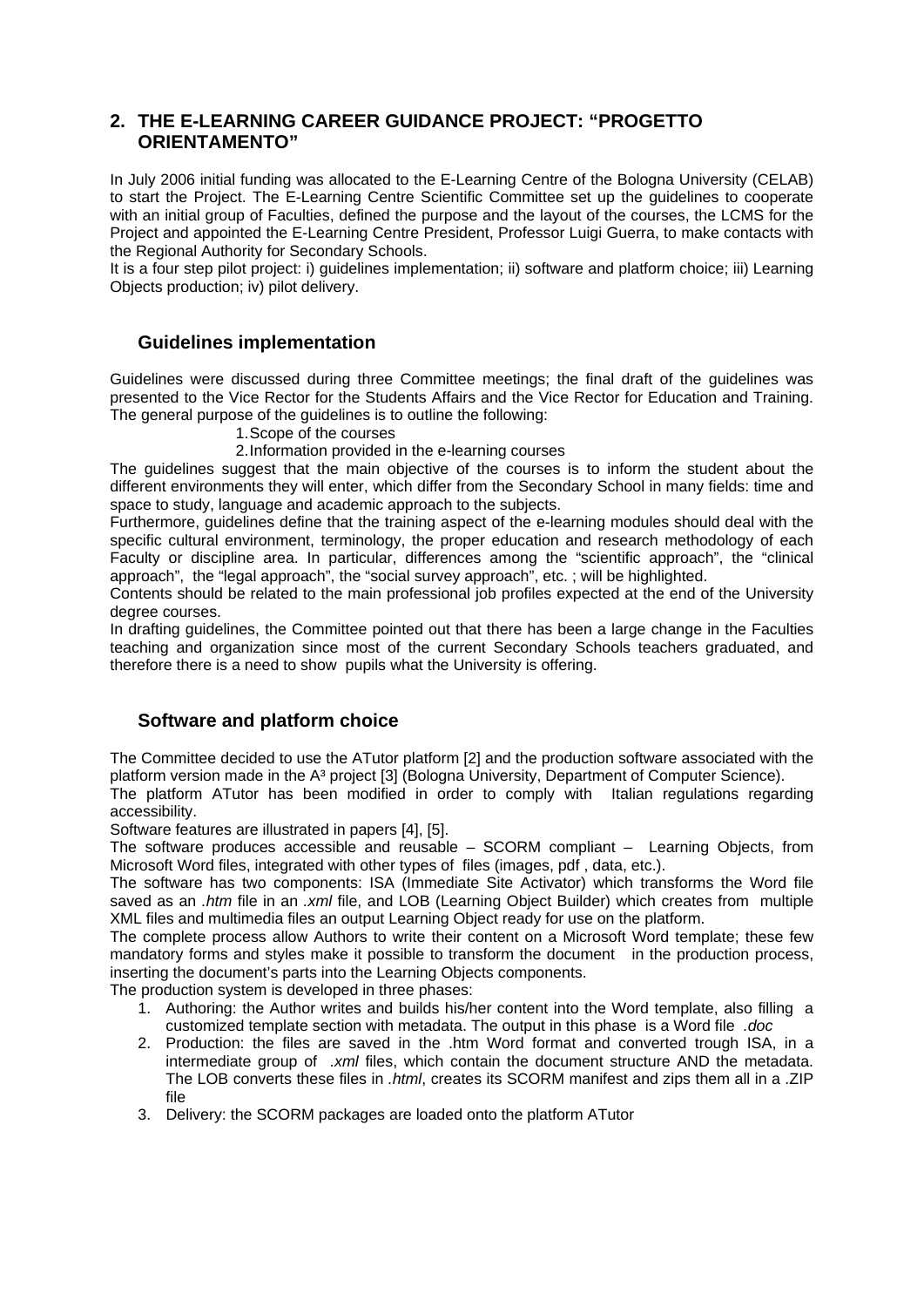

#### **Learning Objects production**

The Committee appointed E-Learning Centre technical staff to revise and integrate the Author Manual; in this Manual, a new chapter was introduced, about the course structure, the learning objectives and learning outcomes (new version of the Table in [6]).

The Faculties of Arts and Humanities, Economics (Forlì), Engineering (Cesena), Industrial Chemistry, Foreign Languages and Literature, Medicine, Psychology, Mathematical Physical and Natural Sciences, and Statistical Sciences were the first to formalise an agreement with the E-Learning Centre in order to produce the e-learning modules along Committee guidelines.

From December 2006 to February 2007 the Authors and their assistants were helped and supported by the E-Learning Centre technical staff to write the content along the Manual guidelines and the templates; special attention was paid to the methodological and pedagogical revision and edition of content, and its multimedia files. Moreover, the E-Learning Centre technical staff edited and produced the Learning Objects following the above described process.

At the end of February 2007 the modules were ready and the platform was set up in order to start a first pilot delivery.

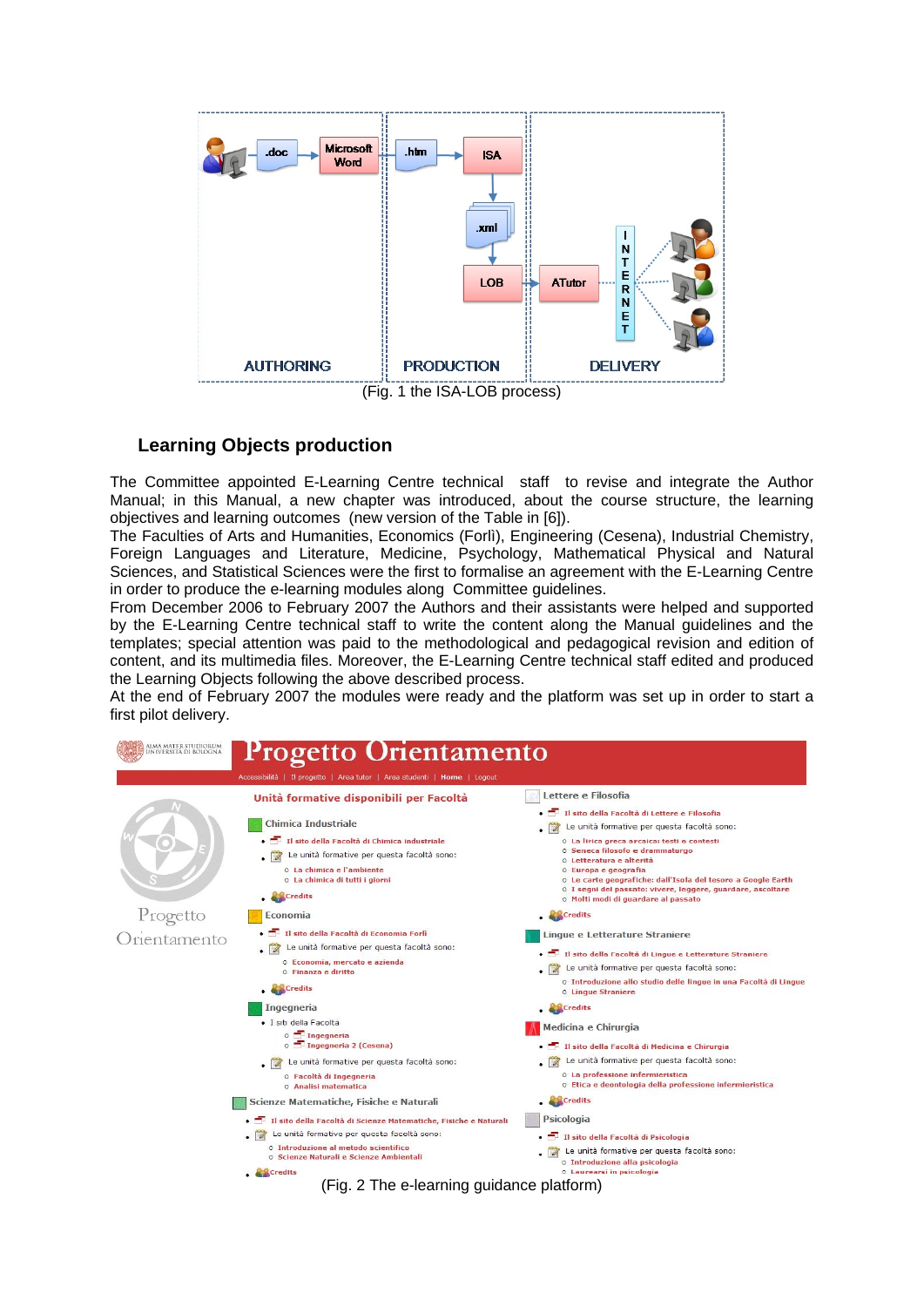# **Pilot delivery**

Eleven Secondary Schools accepted to be the test sites for the delivery.

| <b>Secondary Schools</b>                                      | City                   | <b>Districts</b> | <b>Number of Students</b> |
|---------------------------------------------------------------|------------------------|------------------|---------------------------|
| Istituto Tecnico Commerciale Statale " G. Salvemini"          | Casalecchio di Reno    | Bologna          | 17                        |
| Istituto "Caduti della Direttissima"                          | Castiglione dei Pepoli | Bologna          | 23                        |
| Istituto Tecnico "Crescenzi-Pacinotti"                        | Bologna                | Bologna          | 10                        |
| Istituto d'Arte "A Venturi"                                   | Modena                 | Modena           | 34                        |
| Istituto d'Arte "Gaetano Ballardini"                          | Faenza                 | Forlì-Cesena     | 6                         |
| Istituto d'Arte                                               | Forlì                  | Forli-Cesena     | 20                        |
| Liceo Linguistico - Liceo delle Scienze sociali "Laura Bassi" | Bologna                | Bologna          | 50                        |
| Liceo Classico Statale "G. B. Morgagni"                       | Forlì                  | Forli-Cesena     | 74                        |
| Liceo Scientifico "Enrico Ferrari"                            | Cesenatico             | Forli-Cesena     | 14                        |
| Liceo Scientifico Statale "Enrico Fermi"                      | Bologna                | Bologna          | 21                        |
| Liceo Classico - Sezione Scientifica "Rinaldo Corso"          | Correggio              | Reggio Emilia    | 25                        |
|                                                               |                        | <b>Students</b>  | 294                       |

(Fig. 3. Secondary Schools participating to the pilot edition)

After meetings with the Teachers, who were informed about the goals and the technical aspects of the Project, a pilot test delivery started in March 2007.

Student activity has been traced through the LCMS tracer system.

98% of participating students accessed the platform and the available modules (seven Faculties) at least once.

The figure 4 shows how many students entered the different modules at least once.



(Fig. 4. Students accessing the different modules at least once )

Follow up meetings were organised with participant Teachers and Modules Authors; in this context the delivery relational aspects were discussed, with special regards to teachers' role and E-Learning Centre assistance. [fig.5]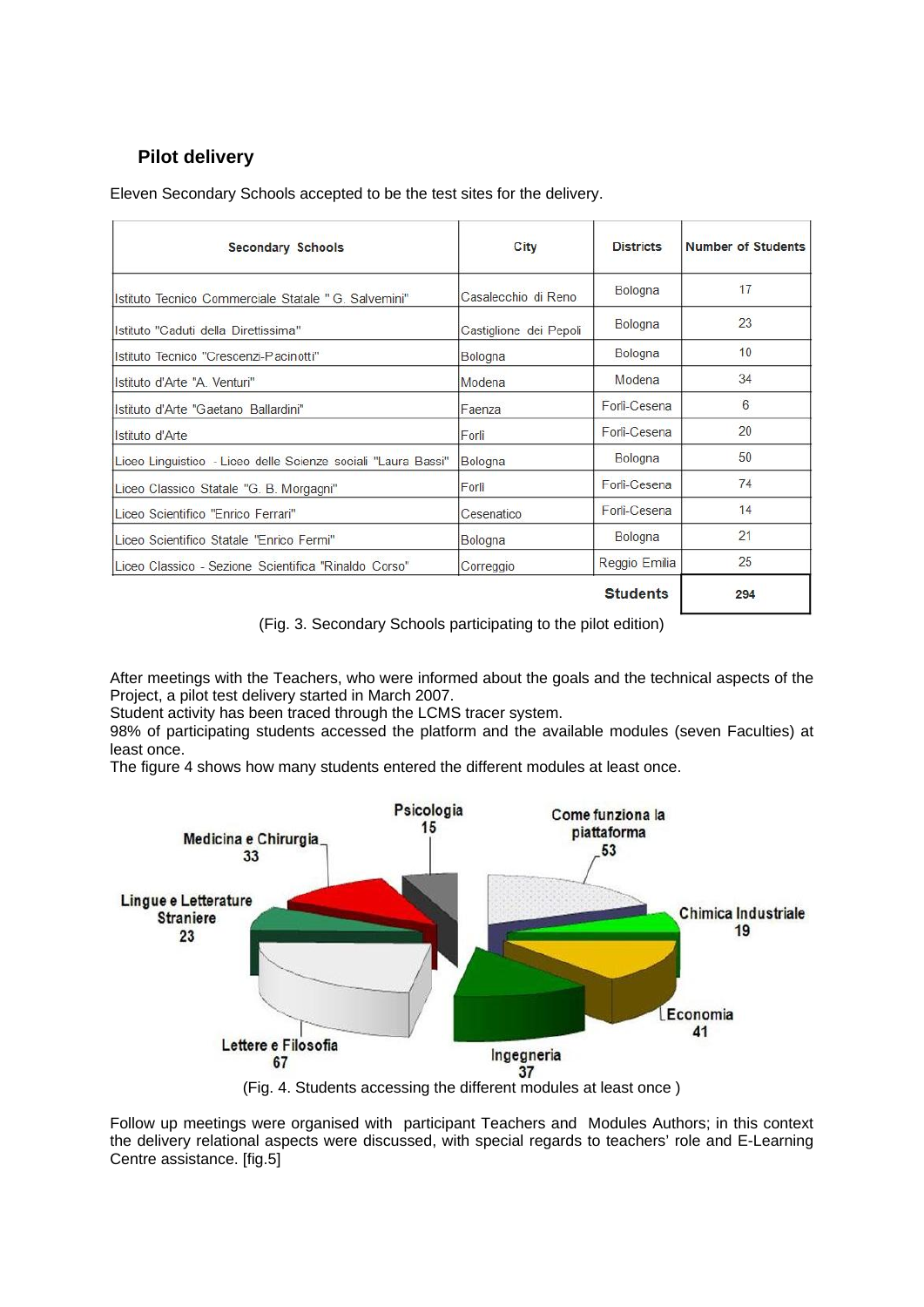

(Fig. 5. Relationships and Roles)

In general, an overall positive evaluation was given to the E-Learning Centre "Progetto Orientamento", as students stated they appreciated the opportunity to access and collect information and guidance about the various aspects and environments presented by the Faculties.

The critical aspects and some suggested improvements are outlined in the  $3<sup>th</sup>$  paragraph of the present paper.

# **3. INSTITUTIONAL AND RELATIONAL ASPECTS**

Module building became an opportunity to establish cooperative relations with the Authors (the involved Professors and their assistants) on the following

- What is e-learning and how it works, by the technological point of view (Learning Objects, platforms, delivery, evaluation tools)
- How to create effective teaching modules and set up objectives and learning targets

We wish to stress how important this first experience has been for a traditional teaching environment, such as Bologna University is (the oldest University in Europe !). Despite University performance in very advanced research in many disciplines, an old fashioned style of academic teaching is still present; hence the innovative aspects of our project.

The E-Learning Centre Committee suggested the accreditation of a maximum of two credits (CFUs) for the pupils attending the e-learning courses, but it proved to be too difficult, for administrative reasons, to include such credits inside the students' personal portfolios.

Finally the Secondary Schools teachers suggested delivering the courses not only to the final year' classrooms in March, but also to the fourth year (one but last) students and maybe in the middle of the school year.

### **4. CONCLUSIONS AND FUTURE PLANS**

The project has been favourably considered inside the University and by the students.

The University Career Guidance Delegates Committee acknowledged the Project could reduce first year drop out rates: a more informed choice means a more accurate identification of the Faculties leading to desired professional development.

The number of modules has since increased: from February 2008 there will be 10 available modules.

Further developments are already planned for 2008: an English abstract will be introduced in order to help Erasmus students better understand the educational offer of each Faculty; new modules are